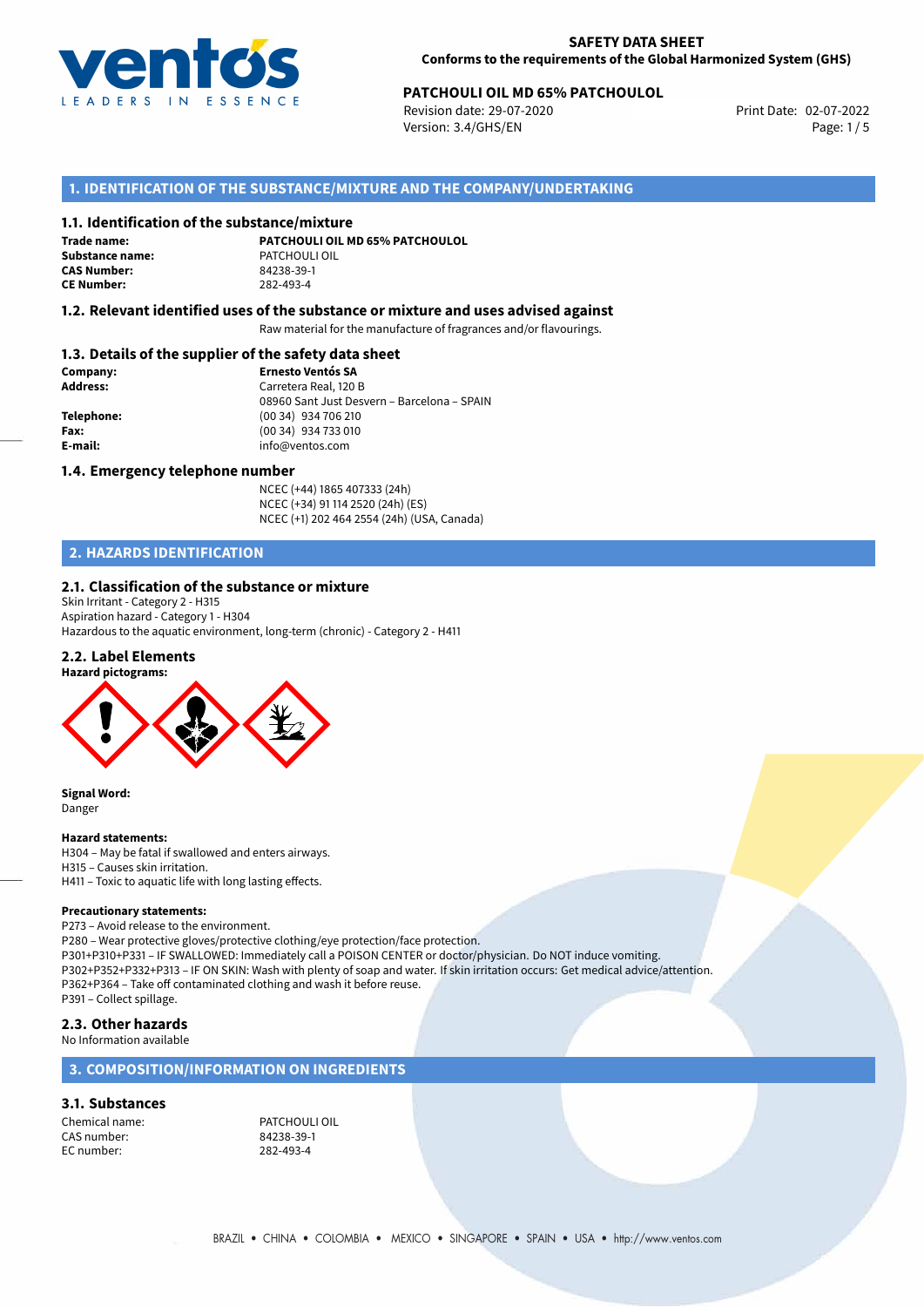

# **PATCHOULI OIL MD 65% PATCHOULOL**<br> **Revision date: 29-07-2020** Print Date: 02-07-2022

Revision date: 29-07-2020 Version: 3.4/GHS/EN Page: 2 / 5

#### **Hazardous constituents:**

| <b>Chemical Name</b> | % (w/w) | <b>CAS No</b><br><b>EC No</b> | <b>Classification according to GHS</b>                                                                                                                      |
|----------------------|---------|-------------------------------|-------------------------------------------------------------------------------------------------------------------------------------------------------------|
| l PATCHOULI OIL      | >50     | 84238-39-1                    | Skin Irritant - Category 2 - H315<br>Aspiration hazard - Category 1 - H304<br>Hazardous to the aquatic environment, long-term (chronic) - Category 2 - H411 |

[See the full text of the hazard statements in section 16.](#page-4-0)

#### **3.2. Mixtures**

Not applicable.

# **4. FIRST-AID MEASURES**

## **4.1. Description of necessary first aid measures**

| Ingestion:    | Rinse mouth with water.                                                                                               |
|---------------|-----------------------------------------------------------------------------------------------------------------------|
|               | Obtain medical advice.                                                                                                |
|               | Keep at rest. Do not induce vomiting.                                                                                 |
| Eye contact:  | In case of contact with eyes, rinse immediately with plenty of water for at least 15 minutes and seek medical advice. |
| Inhalation:   | Remove person to fresh air and keep at rest.                                                                          |
|               | Seek immediate medical advice.                                                                                        |
| Skin contact: | Take off immediately all contaminated clothing.                                                                       |
|               | Thoroughly wash affected skin with soap and water.                                                                    |
|               | Seek medical attention if symptoms persist.                                                                           |

# **4.2. Most important symptoms and effects, both acute and delayed**

No information available.

## **4.3. Indication of any immediate medical attention and special treatment needed**

No information available.

# **5. FIRE-FIGHTING MEASURES**

## **5.1. Extinguishing Media**

Water spray, carbon dioxide, dry chemical powder or appropriate foam. For safety reasons do not use full water jet.

### **5.2. Special hazards arising from the substance or mixture**

Known or Anticipated Hazardous Products of Combustion: Emits toxic fumes under fire conditions.

#### **5.3. Advice for firefighters**

High temperatures can lead to high pressures inside closed containers. Avoid inhalation of vapors that are created. Use appropriate respiratory protection. Do not allow spillage of fire to be poured into drains or watercourses. Wear self-contained breathing apparatus and protective clothing.

# **6. ACCIDENTAL RELEASE MEASURES**

#### **6.1. Personal precautions, protective equipment and emergency procedures**

Evacuate surronding areas. Ensure adequate ventilation. Keep unnecessary and unprotected personnel from entering. Do not breathe vapor/spray. Avoid contact with skin and eyes. Information regarding personal protective measures: see section 8.

#### **6.2. Environmental precautions**

To avoid possible contamination of the environment, do not discharge into any drains, surface waters or groundwaters.

#### **6.3. Methods and materials for containment and cleaning up**

Cover with an inert, inorganic, non-combustible absorbent material (e.g. dry-lime, sand, soda ash). Place in covered containers using non-sparking tools and transport outdoors. Avoid open flames or sources of ignition (e.g. pilot lights on gas hot water heater). Ventilate area and wash spill site after material pickup is complete.

#### **6.4. Reference to other sections**

Information regarding exposure controls, personal protection and disposal considerations can be found in sections 8 and 13.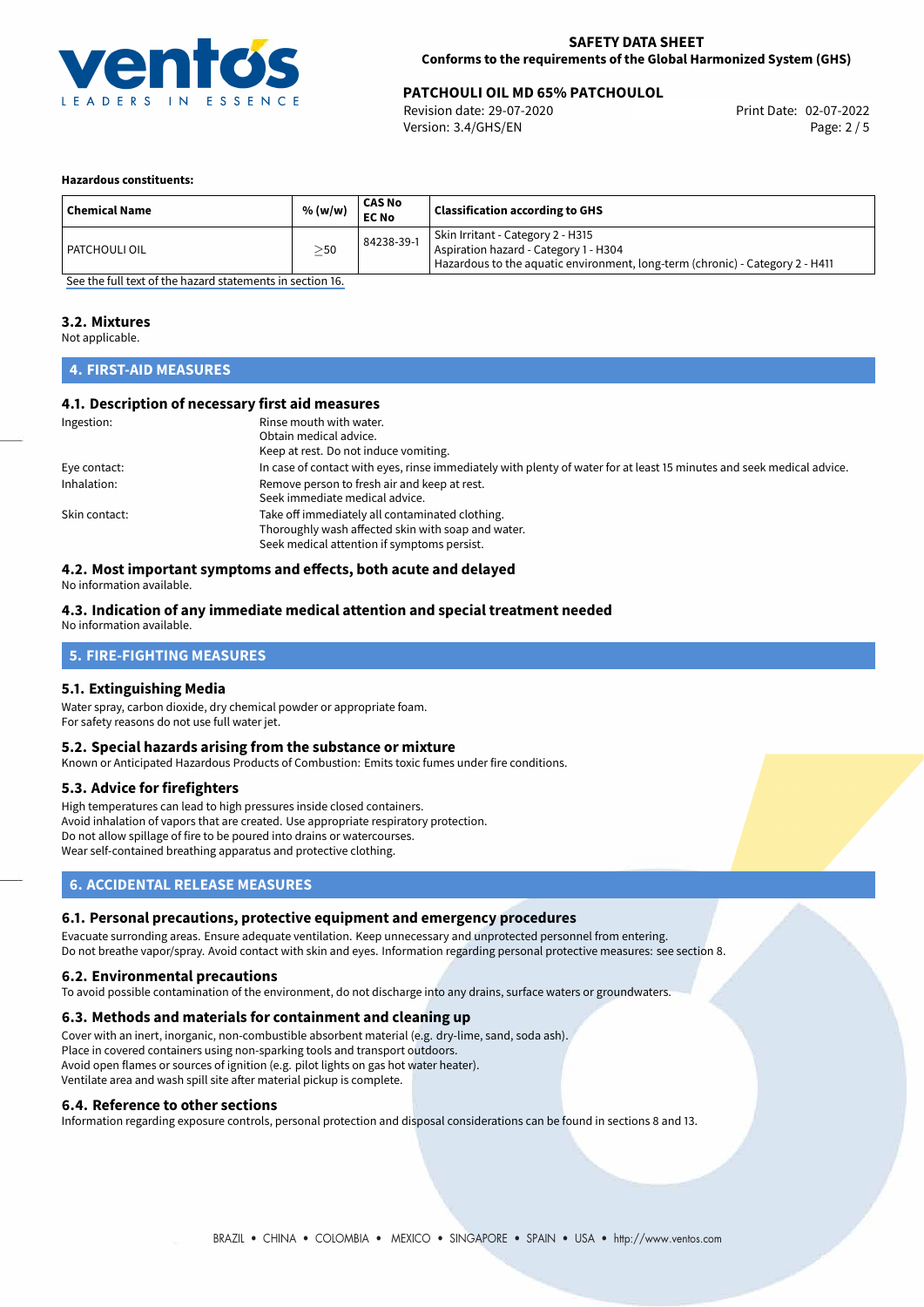

# **PATCHOULI OIL MD 65% PATCHOULOL**<br>
Revision date: 29-07-2020<br>
Print Date: 02-07-2022

Revision date: 29-07-2020 Version: 3.4/GHS/EN Page: 3 / 5

# **7. HANDLING AND STORAGE**

# **7.1. Precautions for safe handling**

Do not store or handle this material near food or drinking water. Do not smoke. Avoid contact with the eyes, skin and clothing. Wear protective clothing and use glasses. Observe the rules of safety and hygiene at work. Keep in the original container or an alternative made from a compatible material.

# **7.2. Conditions for safe storage, including any incompatibilities**

Store in tightly closed and preferably full containers in a cool, dry and ventilated area, protected from light. Keep away from sources of ignition (e.g. hot surfaces, sparks, flame and static discharges). Keep away from incompatible materials (see section 10).

## **7.3. Specific end use(s)**

No information available.

**8. EXPOSURE CONTROLS AND PERSONAL PROTECTION**

#### **8.1. Control parameters**

Components with occupational exposure limits: None known.

#### **8.2. Exposure controls**

Measures should be taken to prevent materials from being splashed into the body. Provide adequate ventilation, according to the conditions of use. Use a mechanical exhaust if required.

#### **8.3. Individual protection measures, such as personal protective equipment**

| Eye/Face protection:             | Chemical safety goggles are recommended. Wash contaminated goggles before reuse.                                                            |
|----------------------------------|---------------------------------------------------------------------------------------------------------------------------------------------|
| Hand Protection:                 | Chemical-resistant gloves are recommended. Wash contaminated gloves before reuse.                                                           |
| Body protection:                 | Personal protective equipment for the body should be selected based on the task being performed and the risks<br>involved.                  |
| Respiratory Protection:          | In case of insufficient ventilation, use suitable respiratory equipment.                                                                    |
| Environmental exposure controls: | Emissions from ventilation or process equipment should be checked to ensure they comply with environmental<br>protection legislation.       |
|                                  | In some cases, filters or engineering modifications to the process equipment will be necessary to reduce emissions to<br>acceptable levels. |
|                                  |                                                                                                                                             |

# **9. PHYSICAL AND CHEMICAL PROPERTIES**

## **9.1. Information on basic physical and chemical properties**

| Appearance:                            | Liquid                    |
|----------------------------------------|---------------------------|
| Colour:                                | Conforms to standard      |
| Odour:                                 | Conforms to standard      |
| Odour theshold:                        | Not determined            |
| pH:                                    | Not determined            |
| Melting point/freezing point:          | Not determined            |
| Boling point/boiling range (°C):       | Not determined            |
| Flash point:                           | $127^{\circ}$ C           |
| Evaporation rate:                      | Not determined            |
| Flammability:                          | Not determined            |
| Lower flammability/Explosive limit:    | Not determined            |
| Upper flammability/Explosive limit:    | Not determined            |
| Vapour pressure:                       | Not determined            |
| Vapour Density:                        | Not determined            |
| Density:                               | $0,99-1,015$ g/mL (20°C)  |
| Relative density:                      | $0,99-1,015(20°C)$        |
| Water solubility:                      | <b>INSOLUBLE IN WATER</b> |
| Solubility in other solvents:          | <b>SOLUBLE IN ETHANOL</b> |
| Partition coefficient n-octanol/water: | Not determined            |
| Auto-ignition temperature:             | Not determined            |
| Decomposition temperature:             | Not determined            |
| Viscosity, dynamic:                    | Not determined            |
| Viscosity, kinematic:                  | Not determined            |
| Explosive properties:                  | Not determined            |
| Oxidising properties:                  | Not determined            |
|                                        |                           |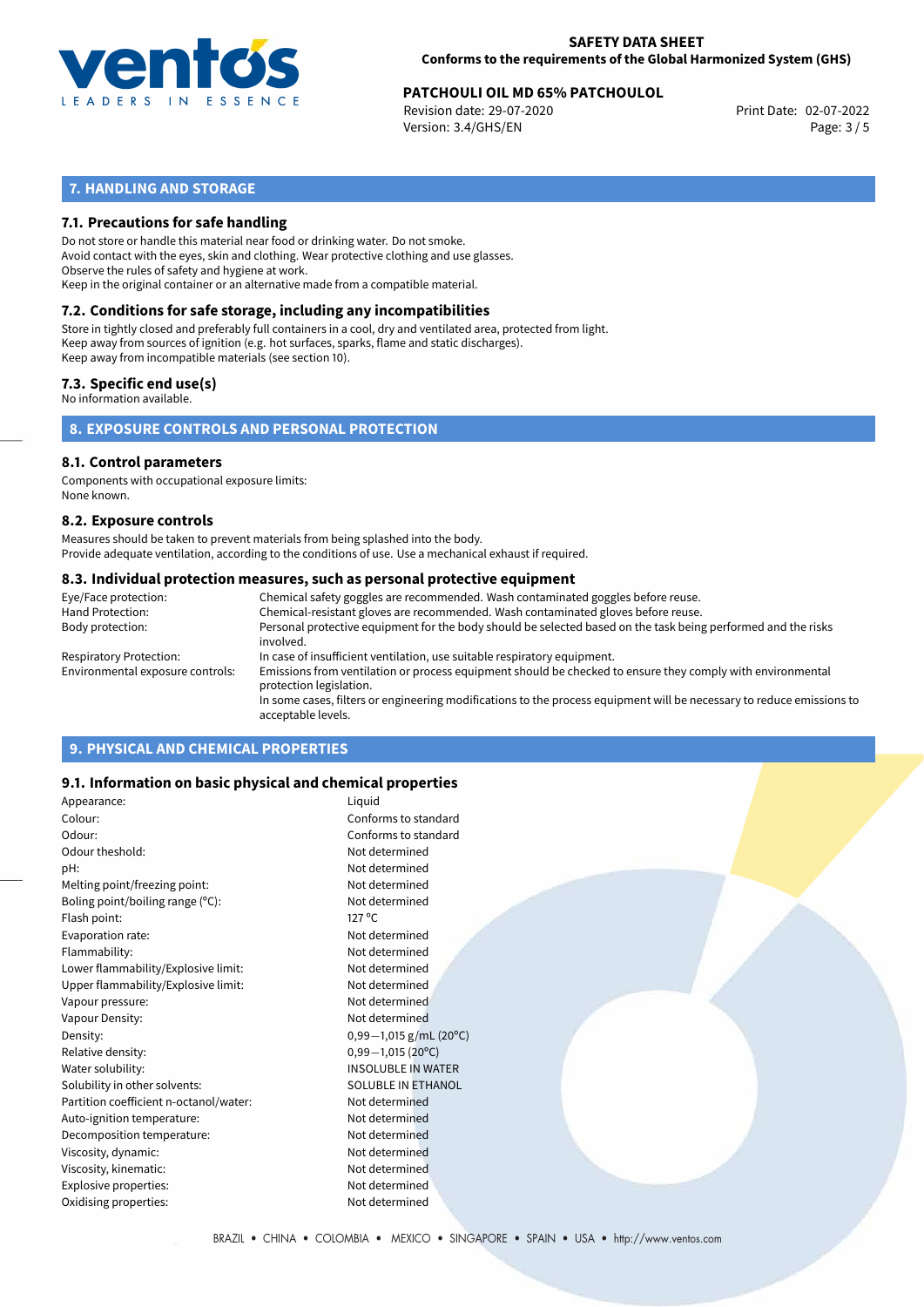

# **PATCHOULI OIL MD 65% PATCHOULOL**<br>
Revision date: 29-07-2020<br>
Print Date: 02-07-2022

Revision date: 29-07-2020 Version: 3.4/GHS/EN Page: 4 / 5

# **10. STABILITY AND REACTIVITY**

#### **10.1. Reactivity**

No hazardous reactions if stored and handled as prescribed/indicated.

#### **10.2. Chemical stability**

The product is stable if stored and handled as prescribed/indicated.

#### **10.3. Possibility of hazardous reactions**

No hazardous reactions if stored and handled as prescribed/indicated.

#### **10.4. Conditions to Avoid**

Conditions to Avoid: Excessive heat, flame or other ignition sources.

### **10.5. Incompatible materials**

Avoid contact with strong acids and bases and oxidizing agents.

#### **10.6. Hazardous decomposition products**

During combustion may form carbon monoxide and unidentified organic compounds.

# **11. TOXICOLOGICAL INFORMATION**

| <b>Acute toxicity</b>             | Based on the data available, the criteria for classification are not met. |
|-----------------------------------|---------------------------------------------------------------------------|
| <b>Skin corrosion/irritation</b>  | Causes skin irritation.                                                   |
| Serious eye damage/irritation     | Based on the data available, the criteria for classification are not met. |
| Respiratory or skin sensitisation | Based on the data available, the criteria for classification are not met. |
| <b>Germ cell mutagenicity</b>     | Based on the data available, the criteria for classification are not met. |
| Carcinogenicity                   | Based on the data available, the criteria for classification are not met. |
| <b>Reproductive toxicity</b>      | Based on the data available, the criteria for classification are not met. |
| <b>STOT-single exposure</b>       | Based on the data available, the criteria for classification are not met. |
| <b>STOT-repeated exposure</b>     | Based on the data available, the criteria for classification are not met. |
| <b>Aspiration hazard</b>          | May be fatal if swallowed and enters airways.                             |

## **12. ECOLOGICAL INFORMATION**

#### **12.1. Toxicity**

**Assessment:** Toxic to aquatic life with long lasting effects. **Experimental/calculated data:** No information available.

#### **12.2. Degradability**

Biodegradation : Not readily biodegradable. (OECD 301 F).

## **12.3. Bioaccumulative potential**

No information available.

#### **12.4. Soil mobility** No information available.

#### **12.5. Other adverse effects**

See also sections 6, 7, 13 and 15 Do not allow to get into waste water or waterways.

## **13. DISPOSAL CONSIDERATIONS**

#### **13.1. Waste treatment methods**

Dispose of in accordance with national and local environmental regulations.